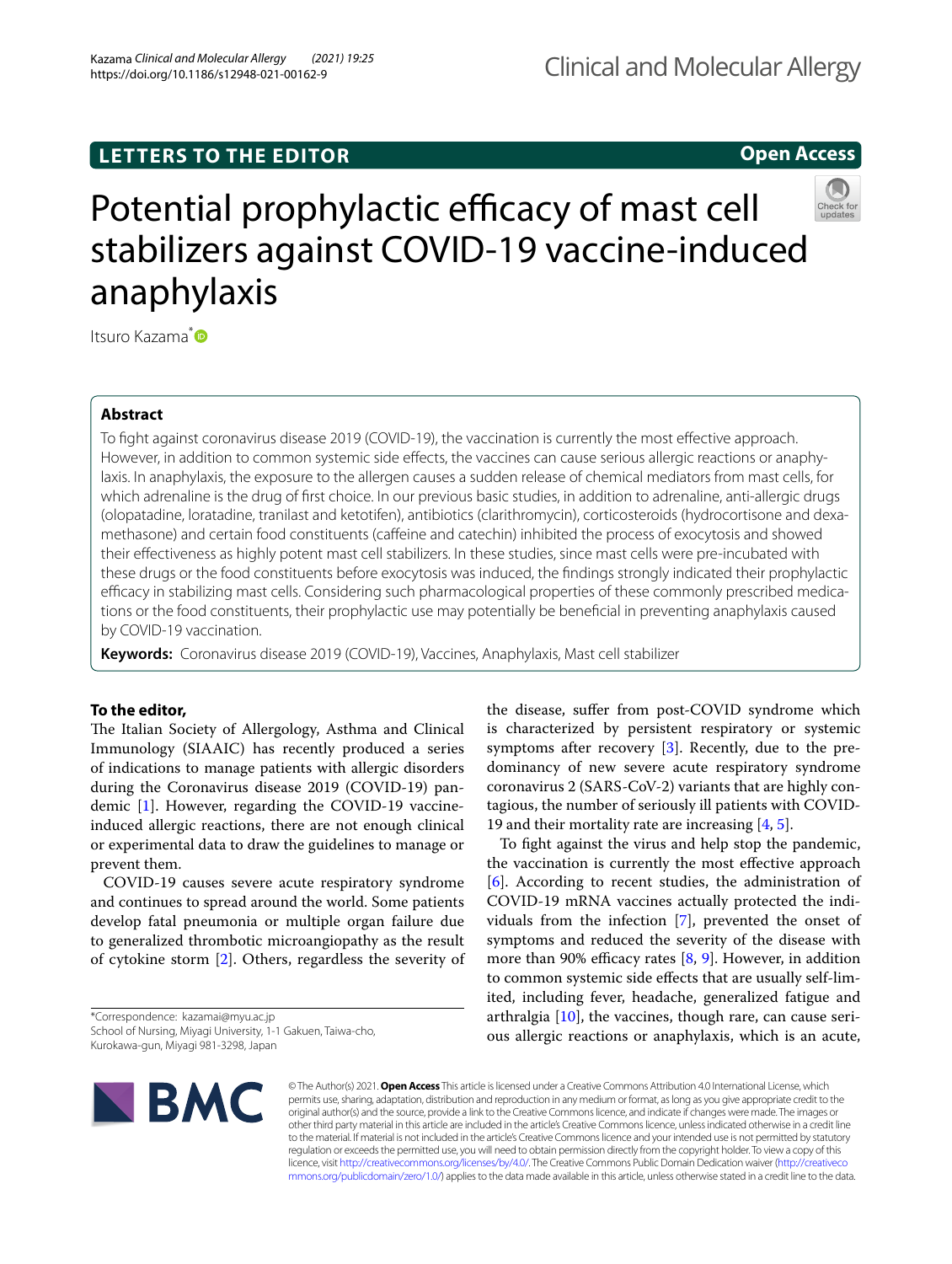potentially life-threatening multisystem syndrome [[11–](#page-2-10) [14\]](#page-2-11). In such cases, polyethylene glycol (PEG), one the ingredients of the vaccine, is considered to be responsible, since some patients were actually proven to be allergic to PEG [\[15](#page-2-12), [16\]](#page-2-13).

Concerning the mechanisms, the exposure to allergens, such as medications, foods and insect stings, causes a sudden release of chemical mediators from mast cells, including histamine, serotonin and leukotrienes. In the acute treatment, adrenaline, a non-specifc adrenergic receptor agonist, is the drug of frst choice, since the stimulation of α- and  $β_1$ -adrenergeic receptors reverses the cardiovascular collapse and ameliorates the airway obstruction [\[17](#page-2-14)]. Additionally, adrenaline quickly attenuates the serious allergic reaction fundamentally, since the stimulation of  $β_2$ -adrenergeic receptors directly suppresses further release of chemical mediators from mast cells [[18,](#page-2-15) [19](#page-3-0)].

Antihistamines or corticosteroids are also used as adjunctive therapy to anaphylaxis after adrenaline administration [\[20](#page-3-1)]. Regarding the prevention of anaphylaxis, some studies recommended the prophylactic use of these drugs [[21,](#page-3-2) [22](#page-3-3)]. Nevertheless, the results have been controversial or the benefts were limited to the allergic reaction caused by anesthetic agents [\[23](#page-3-4)]. In previous studies, by quantifying the amount of histamine released from mast cells, inhibitory efects of drugs or substances on the activity of mast cells were indirectly determined [[24](#page-3-5), [25\]](#page-3-6). However, to accurately determine the mast cell-stabilizing properties of these agents, the process of exocytosis itself should be examined directly. In this regard, by continuously monitoring the changes in the whole-cell membrane capacitance (Cm) in mast cells, our recent patch-clamp study provided in vitro evidence that adrenaline dose-dependently inhibit the process of exocytosis  $[18]$  $[18]$ . This is based on the previous electrophysiological fnding that the increase in the Cm represents the increase in the total cell surface area as a result of exocytosis  $[26]$  $[26]$  $[26]$  (Fig. [1\)](#page-1-0). Therefore, the lack of increase in the Cm oppositely indicated the inhibition of exocytosis. In morphological analysis, being compatible with these fndings, adrenaline actually suppressed the degranulation from mast cells dose-dependently, showing its efectiveness as a highly potent mast cell stabilizer (Fig. [2\)](#page-1-1). In our experiments, mast cells that were freshly isolated from rat peritoneal cavity were initially preincubated with diferent concentrations of adrenaline for at least 10 min. Then, compound 48/80 (final concentration 10 µg/ml), the stimuli for exocytosis, were externally added. However, mast cells that were pre-incubated with relatively higher concentrations of adrenaline (100 mM, 1 mM) were almost totally prevented from being degranulated  $[18]$  $[18]$  (Fig. [2](#page-1-1)). These findings clearly indicated the



<span id="page-1-0"></span>

<span id="page-1-1"></span>prophylactic aspect of adrenaline in stabilizing mast cells. Additionally, in our study, high dose prazosin, a selective  $\alpha_1$ -adrenergic receptor antagonist, synergistically potentiated such prophylactic efficacy of adrenaline  $[18]$  $[18]$ .

Using the same approach, our series of patch-clamp studies also revealed the inhibitory efects of anti-allergic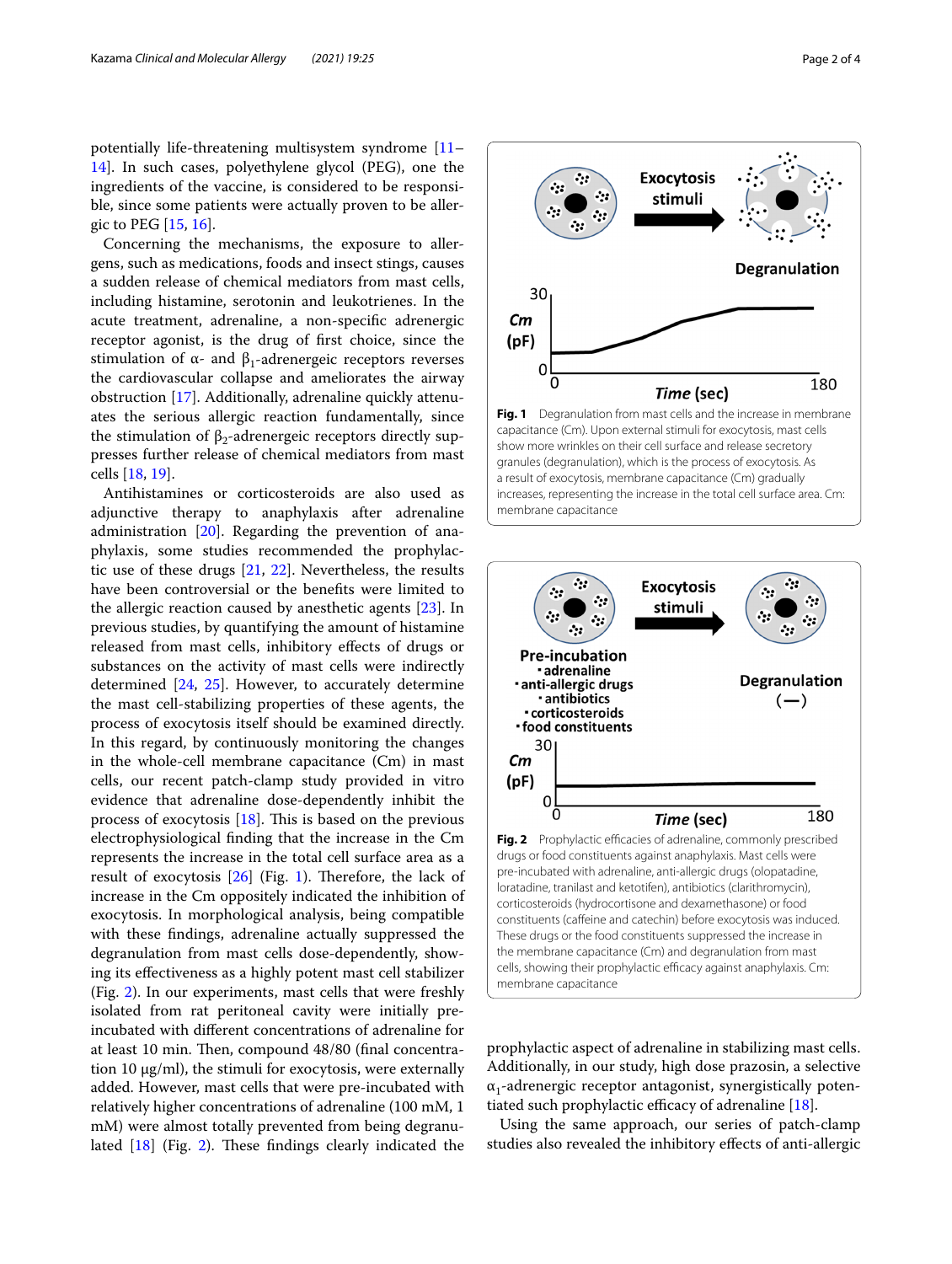drugs (olopatadine, loratadine, tranilast and ketotifen), antibiotics (clarithromycin) and corticosteroids (hydrocortisone and dexamethasone) on the exocytotic process of mast cells  $[26-29]$  $[26-29]$  (Fig. [2](#page-1-1)). In our studies, mast cell-stabilizing properties of these drugs were quantitatively determined by the suppressed value of the Cm, all of which showed dose-dependent inhibitory efects. In these studies, despite the external addition of exocytotic stimuli (compound 48/80), mast cells that were preincubated with these drugs were almost totally prevented from being degranulated, strongly showing their prophylactic efficacy in stabilizing mast cells  $[26-29]$  $[26-29]$ . Recently, we have additionally shown in in vitro study that both cafeine and catechin, that are main constituents of coffee and green tea, dose-dependently prevented the exocytotic process of mast cells [[30\]](#page-3-9). In this study, we have further shown that low doses of catechin synergistically potentiated the mast cell-stabilizing property of cafeine.

COVID-19 vaccines containing PEG are contraindicated for individuals who have experienced prior allergic reaction to PEG [[11\]](#page-2-10). Nevertheless, patients with mast cell diseases or individuals who have medical history of immediate allergic reactions to unidentifed substances are allowed get vaccinated, as long as they are observed for 30 min following vaccination  $[11]$ . At present, regarding the prevention of COVID-19 vaccine-induced anaphylaxis, there are not enough clinical data to support the pretreatment efect of oral medications, such as antihistamines [[11](#page-2-10)]. However, considering the fndings obtained from our basic studies so far [\[26](#page-3-7)[–30\]](#page-3-9), the prophylactic use of the commonly prescribed medications (anti-allergic drugs, antibiotics and corticosteroids) or the food constituents (cafeine and catechin) may potentially be benefcial in preventing anaphylaxis caused by COVID-19 vaccination.

## **Acknowledgements**

Not applicable.

#### **Authors' contributions**

IK interpreted the results and wrote the paper. The author read and approved the fnal manuscript.

## **Funding**

This work was supported by the Salt Science Research Foundation, No. 2123 to IK.

### **Availability of data and materials**

The data used to support the fndings of this study are available from the corresponding author upon request.

## **Declarations**

## **Ethics approval and consent to participate**

In isolating mast cells from the peritoneal cavity of male Wistar rats, we profoundly anaesthetized the animals with isofurane and sacrifced them by cervical dislocation. The protocols for the use of the animals were approved by the Animal Care and Use Committee of Miyagi University.

### **Consent for publication**

Not applicable.

## **Competing interests**

The authors declare that they have no competing interests.

Received: 12 August 2021 Accepted: 21 October 2021 Published online: 13 December 2021

## **References**

- <span id="page-2-0"></span>1. Patella V, Delfno G, Florio G, Spadaro G, Chieco Bianchi F, Senna G, et al. Management of the patient with allergic and immunological disorders in the pandemic COVID-19 era. Clin Mol Allergy. 2020;18:18.
- <span id="page-2-1"></span>2. Kazama I. Targeting lymphocyte Kv1.3-channels to suppress cytokine storm in severe COVID-19: can it be a novel therapeutic strategy? Drug Discov Ther. 2020;14:143–4.
- <span id="page-2-2"></span>3. Kazama I. Stabilizing mast cells by commonly used drugs: a novel therapeutic target to relieve post-COVID syndrome? Drug Discov Ther. 2020;14:259–61.
- <span id="page-2-3"></span>4. Challen R, Brooks-Pollock E, Read JM, Dyson L, Tsaneva-Atanasova K, Danon L. Risk of mortality in patients infected with SARS-CoV-2 variant of concern 202012/1: matched cohort study. BMJ. 2021;372:n579.
- <span id="page-2-4"></span>5. Abdool Karim SS, de Oliveira T. New SARS-CoV-2 variants—clinical, public health, and vaccine implications. N Engl J Med. 2021;384:1866–8.
- <span id="page-2-5"></span>6. Olliaro P, Torreele E, Vaillant M. COVID-19 vaccine efficacy and effectiveness-the elephant (not) in the room. Lancet Microbe. 2021. [https://doi.](https://doi.org/10.1016/S2666-5247(21)00069-0) [org/10.1016/S2666-5247\(21\)00069-0.](https://doi.org/10.1016/S2666-5247(21)00069-0)
- <span id="page-2-6"></span>7. Angel Y, Spitzer A, Henig O, Saiag E, Sprecher E, Padova H, et al. Association between vaccination with BNT162b2 and incidence of symptomatic and asymptomatic SARS-CoV-2 infections among health care workers. JAMA. 2021. [https://doi.org/10.1001/jama.2021.7152.](https://doi.org/10.1001/jama.2021.7152)
- <span id="page-2-7"></span>8. Anand P, Stahel VP. Review the safety of Covid-19 mRNA vaccines: a review. Patient Saf Surg. 2021;15:20.
- <span id="page-2-8"></span>9. Abu-Raddad LJ, Chemaitelly H, Butt AA. National Study Group for C-V. Efectiveness of the BNT162b2 Covid-19 vaccine against the B.1.1.7 and B.1.351 variants. N Engl J Med. 2021; [https://doi.org/10.1056/NEJMc21049](https://doi.org/10.1056/NEJMc2104974) [74](https://doi.org/10.1056/NEJMc2104974)10.1056/NEJMc2104974.
- <span id="page-2-9"></span>10. Menni C, Klaser K, May A, Polidori L, Capdevila J, Louca P, et al. Vaccine side-efects and SARS-CoV-2 infection after vaccination in users of the COVID Symptom Study app in the UK: a prospective observational study. Lancet Infect Dis. 2021. [https://doi.org/10.1016/S1473-3099\(21\)00224-3](https://doi.org/10.1016/S1473-3099(21)00224-3).
- <span id="page-2-10"></span>11. Turner PJ, Ansotegui IJ, Campbell DE, Cardona V, Ebisawa M, El-Gamal Y, et al. COVID-19 vaccine-associated anaphylaxis: a statement of the World Allergy Organization Anaphylaxis Committee. World Allergy Organ J. 2021;14:100517.
- 12. Shimabukuro TT, Cole M, Su JR. Reports of anaphylaxis after receipt of mRNA COVID-19 vaccines in the US-December 14, 2020-January 18, 2021. JAMA. 2021;325:1101–2.
- 13. Blumenthal KG, Robinson LB, Camargo CA Jr, Shenoy ES, Banerji A, Landman AB, et al. Acute allergic reactions to mRNA COVID-19 vaccines. JAMA. 2021;325:1562–5.
- <span id="page-2-11"></span>14. Sampson HA, Munoz-Furlong A, Campbell RL, Adkinson NF Jr, Bock SA, Branum A, et al. Second symposium on the defnition and management of anaphylaxis: summary report–Second National Institute of Allergy and Infectious Disease/Food Allergy and Anaphylaxis Network symposium. J Allergy Clin Immunol. 2006;117:391–7.
- <span id="page-2-12"></span>15. Giavina-Bianchi P, Kalil J. May polyethylene glycol be the cause of anaphylaxis to mRNA COVID-19 vaccines? World Allergy Organ J. 2021;14:100532.
- <span id="page-2-13"></span>16. Sellaturay P, Nasser S, Islam S, Gurugama P, Ewan PW. Polyethylene glycol (PEG) is a cause of anaphylaxis to the Pfzer/BioNTech mRNA COVID-19 vaccine. Clin Exp Allergy. 2021. [https://doi.org/10.1111/cea.13874.](https://doi.org/10.1111/cea.13874)
- <span id="page-2-14"></span>17. Cardona V, Ansotegui IJ, Ebisawa M, El-Gamal Y, Fernandez Rivas M, Fineman S, et al. World allergy organization anaphylaxis guidance 2020. World Allergy Organ J. 2020;13:100472.
- <span id="page-2-15"></span>18. Abe N, Toyama H, Ejima Y, Saito K, Tamada T, Yamauchi M, et al. Alpha 1-adrenergic receptor blockade by prazosin synergistically stabilizes rat peritoneal mast cells. Biomed Res Int. 2020;2020:3214186.